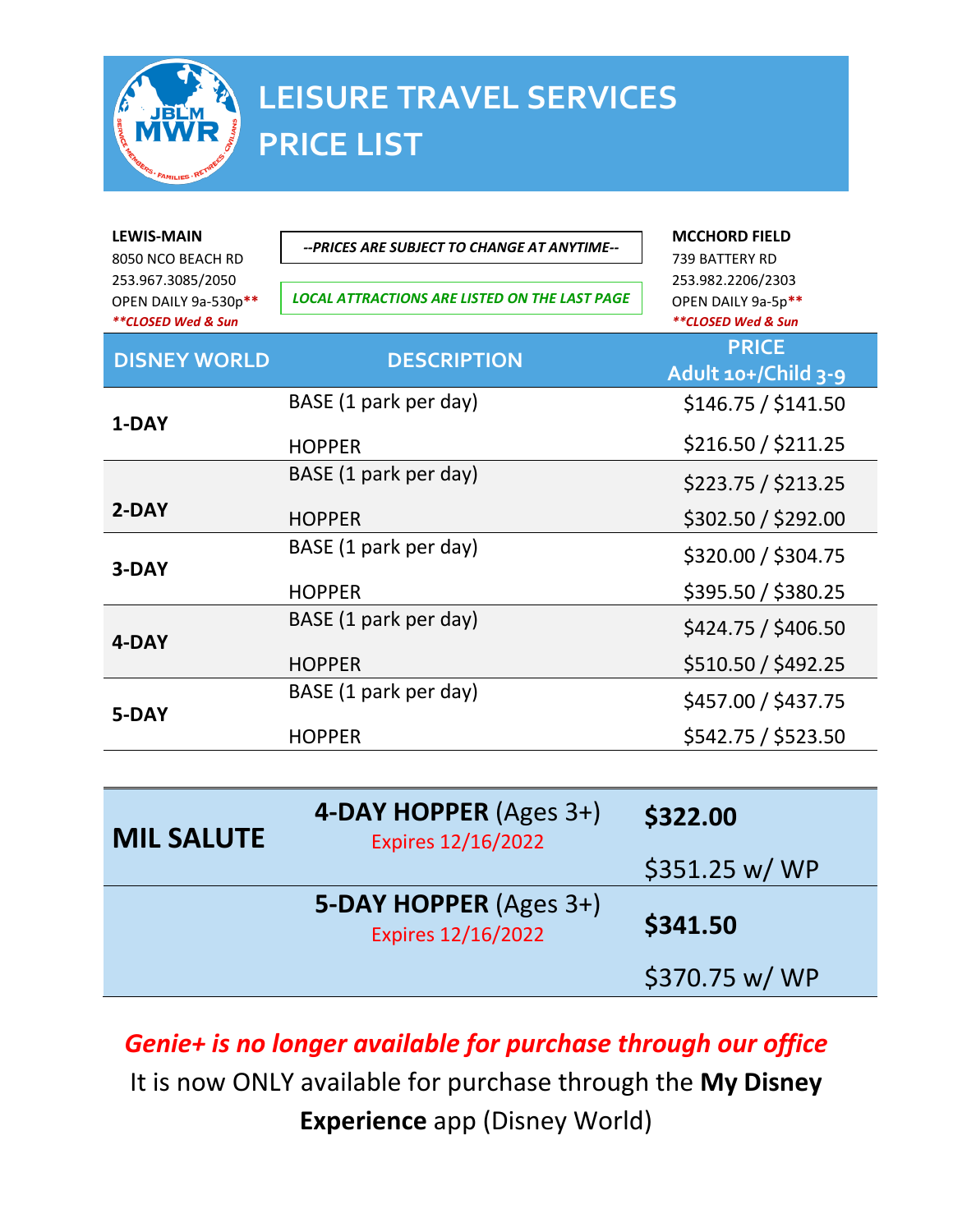

| <b>DISNEYLAND</b>           | <b>DESCRIPTION</b>                                              | <b>PRICE</b><br>Adult 10+/Child 3-9 |
|-----------------------------|-----------------------------------------------------------------|-------------------------------------|
| 1-DAY                       | BASE (1 park per day)                                           | \$106.75/\$100.50                   |
|                             | <b>HOPPER</b>                                                   | \$166.00/\$160.25                   |
| 2-DAY                       | BASE (1 park per day)                                           | \$254.75/\$240.00                   |
|                             | <b>HOPPER</b>                                                   | \$314.25/\$299.25                   |
| 3-DAY                       | BASE (1 park per day)                                           | \$329.00/\$309.25                   |
|                             | <b>HOPPER</b>                                                   | \$388.50/\$368.50                   |
| 4-DAY                       | BASE (1 park per day)                                           | \$358.75/\$339.00                   |
|                             | <b>HOPPER</b>                                                   | \$418.00/\$398.25                   |
| 5-DAY                       | BASE (1 park per day)                                           | \$378.50/\$358.75                   |
|                             | <b>HOPPER</b>                                                   | \$438.00/\$418.00                   |
|                             |                                                                 |                                     |
| <b>MIL</b><br><b>SALUTE</b> | <b>3-DAY HOPPER**</b> (Ages $3+$ )<br><b>Expires 12/16/2022</b> | \$225.00                            |
|                             | 4-DAY HOPPER** (Ages $3+$ )<br><b>Expires 12/16/2022</b>        | \$260.00                            |

**\*\*BLACKOUT DATES: 17-31 Dec 2021**

*Genie+ is no longer available for purchase through our office*  It is now ONLY available for purchase through the **DISNEYLAND APP**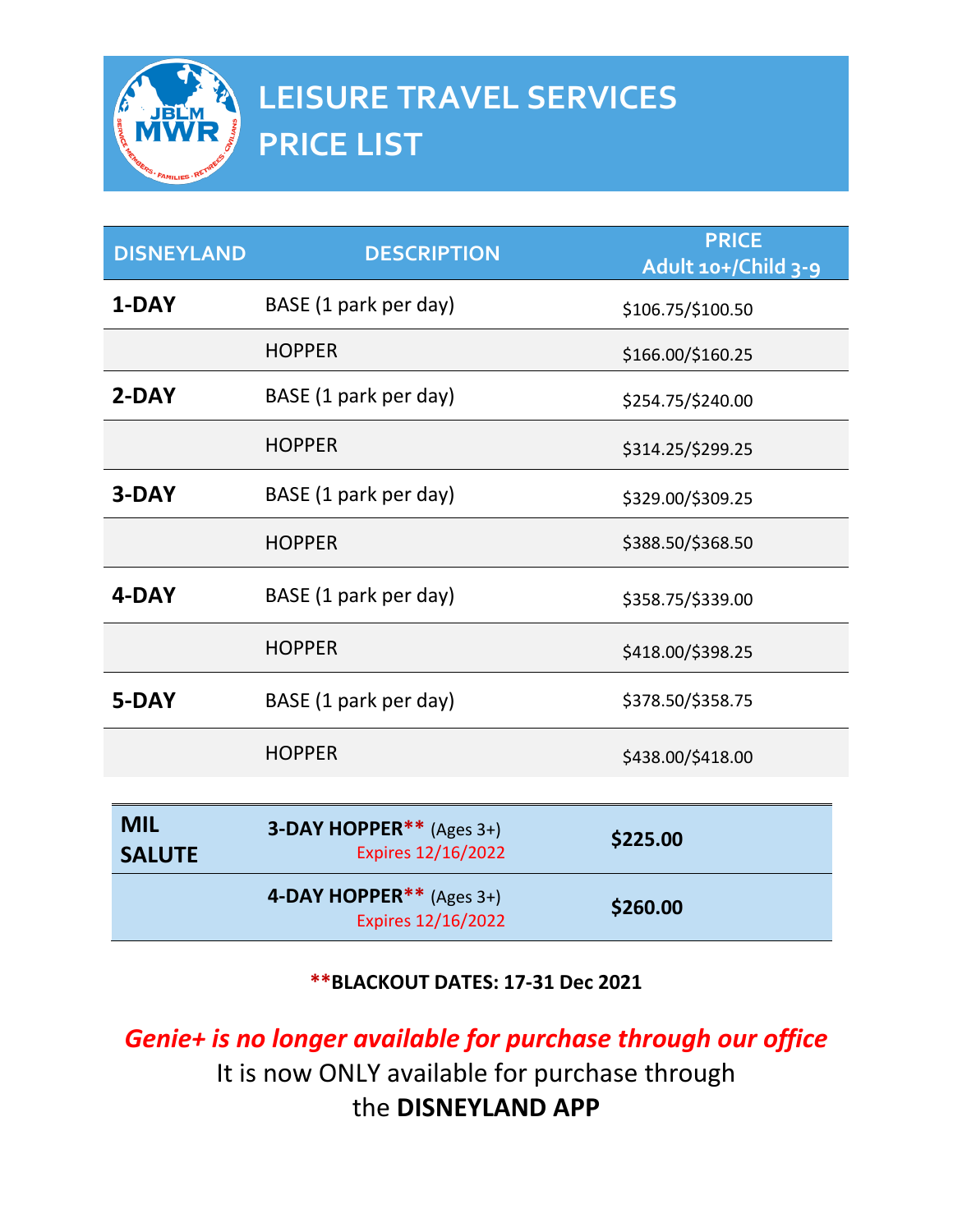

| <b>UNIVERSAL</b><br><b>ORLANDO</b> | <b>DESCRIPTION</b>  | <b>PRICE</b><br>Adult 10+/Child 3-9 |
|------------------------------------|---------------------|-------------------------------------|
| 1-Day                              | <b>BASE ANYTIME</b> | \$115.50 Adult                      |
|                                    |                     | \$110.25 Child                      |
|                                    | PARK-TO-PARK        | \$165.25 Adult                      |
|                                    |                     | \$160.25 Child                      |
| $2$ -Day                           | <b>BASE ANYTIME</b> | \$214.00 Adult                      |
|                                    |                     | \$204.00 Child                      |
|                                    | PARK-TO-PARK        | \$253.00 Adult                      |
|                                    |                     | \$243.75 Child                      |

| <b>MIL</b>     | <b>2-PARK MILITARY FREEDOM</b> | \$200.00 Adult |
|----------------|--------------------------------|----------------|
| <b>SPECIAL</b> | <b>PASS</b> Expires 12/27/2022 | \$195.00 Child |
|                | <b>3-PARK MILITARY FREEDOM</b> | \$235.00 Adult |
|                | <b>PASS</b> Expires 12/27/2022 | \$230.00 Child |

| <b>UNIVERSAL</b><br><b>HOLLYWOOD</b>  | <b>DESCRIPTION</b>                                                                                                                     |                 | <b>PRICE</b> |
|---------------------------------------|----------------------------------------------------------------------------------------------------------------------------------------|-----------------|--------------|
| 1-DAY<br><b>Expires</b><br>09/30/2022 | SINGLE DAY ADMISSION<br><b>BLACKOUT DATES:</b><br>1-4 Jul, 29 Jul-13 Aug 2022                                                          | $$110.75$ 3yrs+ |              |
| <b>SILVER PASS</b>                    | <b>12-MONTH PASS</b><br><b>BLACKOUT DATES:</b><br>25 Jun; 3-4, 9-10, 16-17, 23-24,<br>30-31 July; 1-7, 13-14, 20-21 Aug; 3, 10, 24 Sep | $$154.50$ 3yrs+ |              |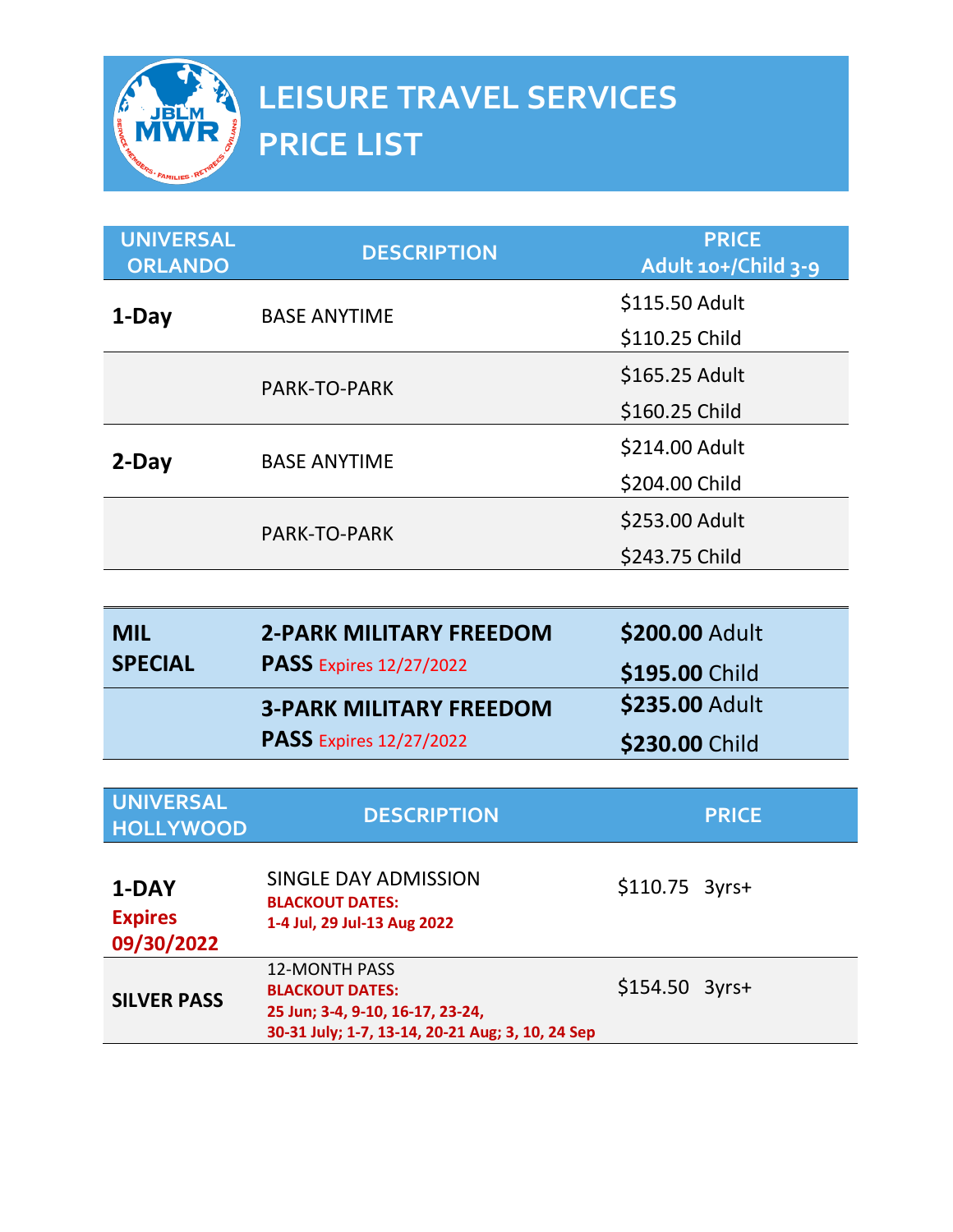

## *Starting on this page, remaining attractions are listed in alphabetical*

*order…*

| <b>CITY PASS</b>                              | <b>DESCRIPTION</b>                                                                                                             | <b>PRICE</b>    |
|-----------------------------------------------|--------------------------------------------------------------------------------------------------------------------------------|-----------------|
| <b>Atlanta</b>                                | Georgia Aquarium<br>World of Coca-Cola<br>Zoo Atlanta                                                                          |                 |
| (Includes 5                                   | Plus choose TWO of the following attractions                                                                                   | \$78.75 13yrs+  |
| Attractions)                                  | Fernbank Museum of Natural History<br>Chick-Fil-A College Football Hall of Fame<br>National Center for Civil and Human Rights  | \$62.75 3-12yrs |
|                                               | New England Aquarium<br>World of Science                                                                                       |                 |
| <b>Boston</b>                                 | Plus choose TWO of the following attractions                                                                                   | \$61.50 12yrs+  |
| (Includes 4<br>Attractions)                   | <b>Boston Harbor City Cruise</b><br>Franklin Park Zoo<br>Harvard Museum of Natural History                                     | \$51.25 3-11yrs |
|                                               | Shedd Aquarium<br>Skydeck Chicago<br><b>Field Museum</b>                                                                       |                 |
| Chicago                                       | Plus choose TWO of the following attractions                                                                                   | \$104.25 13yrs+ |
| (Includes 5<br>Attractions)                   | Art Institute of Chicago<br>Museum of Science and Industry, Chicago<br>360 Chicago Observation Deck<br>Adler Planetarium       | \$85.00 3-12yrs |
|                                               | Perot Museum of Nature and Science<br><b>Reunion Tower Geo-Deck</b>                                                            |                 |
| <b>Dallas</b><br>(Includes 4                  | Plus choose TWO of the following attractions                                                                                   | \$45.00 12yrs+  |
| Attractions)                                  | Dallas Zoo<br>George W. Bush Presidential Library & Museum<br>Dallas Holocaust and Human Rights Museum                         | \$30.25 3-11yrs |
| <b>Houston</b><br>(Includes 5<br>Attractions) | <b>Space Center Houston</b>                                                                                                    |                 |
|                                               | Downtown Aquarium<br><b>Houston Museum of Natural Science</b>                                                                  | \$58.50 12yrs+  |
|                                               | Ticket 1: Houston Zoo OR Museum of Fine Arts<br>Ticket 2: Kemah Boardwalk All-Day Ride Pass OR<br>Children's Museum of Houston | \$49.50 3-11yrs |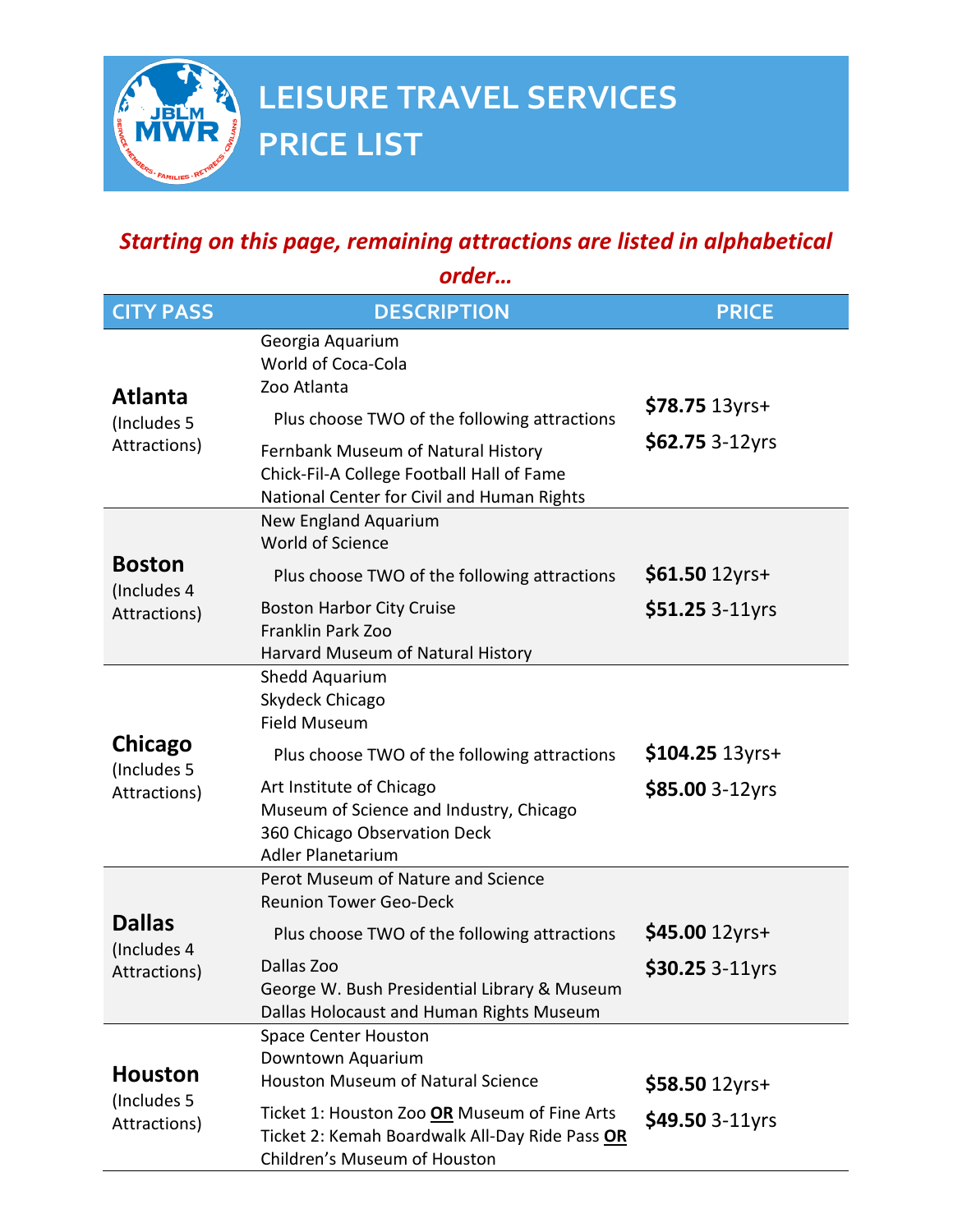

| <b>CITY PASS</b>                               | <b>DESCRIPTION</b>                                                                                                                                                                                                                              | <b>PRICE</b>                       |
|------------------------------------------------|-------------------------------------------------------------------------------------------------------------------------------------------------------------------------------------------------------------------------------------------------|------------------------------------|
|                                                | <b>Empire State Building</b><br>American Museum of Natural History                                                                                                                                                                              |                                    |
| <b>New York</b><br>(Includes 5<br>Attractions) | Ticket 1: Top of the Rocks Observation Deck OR<br>Guggenheim Museum<br>Ticket 2: Ferry Access to Statue of Liberty/Ellis<br>Island OR Circle Line Sightseeing Cruise<br>Ticket 3: 9/11 Memorial/Museum OR Intrepid<br>Sea, Air and Space Museum | \$118.00 18yrs+<br>\$99.75 6-17yrs |
|                                                | Space Needle (Includes two visits within 24hrs)<br>Seattle Aquarium                                                                                                                                                                             |                                    |
| <b>Seattle</b><br>(Includes 5                  | Plus choose THREE of the following attractions<br><b>Argosy Harbor Tour</b>                                                                                                                                                                     | \$105.25 13yrs+                    |
| Attractions)                                   | Museum of Pop Culture<br><b>Woodland Park Zoo</b><br><b>Chihuly Garden/Glass</b>                                                                                                                                                                | \$79.75 5-12yrs                    |
|                                                | California Academy of Science<br>Blue & Gold Fleet San Francisco Bay Cruise                                                                                                                                                                     |                                    |
| San<br><b>Francisco</b>                        | Plus choose TWO of the following attractions                                                                                                                                                                                                    | \$69.50 12yrs+                     |
| (Includes 4<br>Attractions)                    | Aquarium of the Bay<br>San Francisco Zoo & Gardens<br>The Walt Disney World Family Museum<br>Exploratorium                                                                                                                                      | \$51.25 4-11yrs                    |
| Tampa Bay<br>(Includes 5<br>Attractions)       | <b>Busch Gardens 1-day Admission</b><br>Florida Aquarium<br>ZooTampa at Lowry Park 1-day Admission<br>Clearwater Marine Aquarium<br>Tropics Boat Tour OR Museum of Science &<br>Industry                                                        | \$118.00 10yrs+<br>\$104.25 3-9yrs |

| <b>GATORLAND</b> | <b>DESCRIPTION</b>         | <b>PRICE</b>            |
|------------------|----------------------------|-------------------------|
| 1-DAY            | <b>Active Duty/Retiree</b> | <b>FREE W/ VALID ID</b> |
|                  | 1-Day Admission            | \$25.50 13yrs+          |
|                  |                            | \$17.75 3-12yrs         |
|                  | 1-Day Zip Line             | \$55.00                 |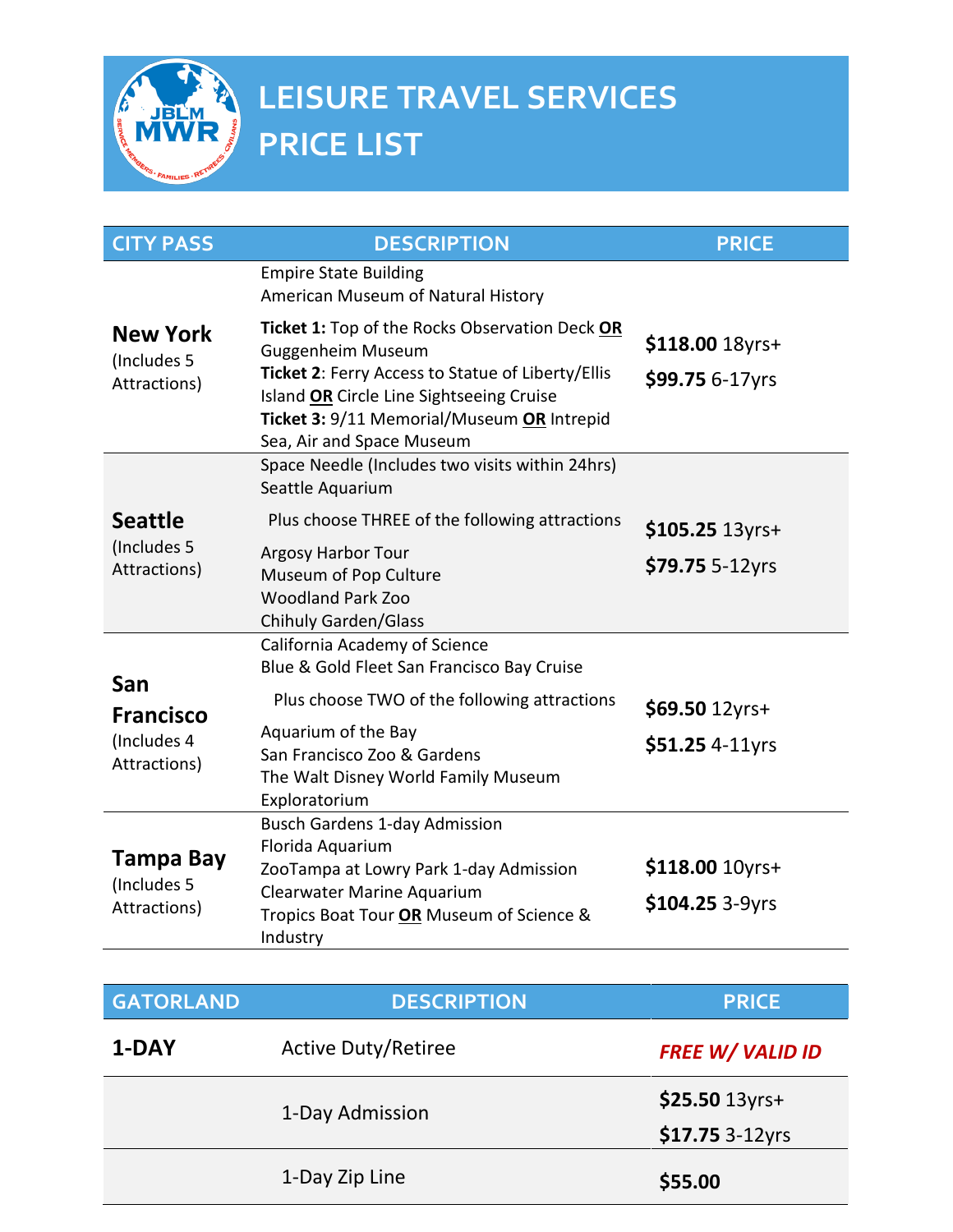

| <b>GO CARDS</b>      | <b>DESCRIPTION</b><br>Visit gocity.com for list of attractions | <b>PRICE</b>     |
|----------------------|----------------------------------------------------------------|------------------|
| Los Angeles          | 1-Day                                                          | \$91.00 13yrs+   |
| $(40+attractions)$   |                                                                | \$70.50 3-12yrs  |
|                      | 2-Day                                                          | \$135.75 13yrs+  |
|                      |                                                                | \$102.75 3-12yrs |
|                      | $3-Day$                                                        | \$271.25 13yrs+  |
|                      | (includes 1-day Universal Studios Admission)                   | \$203.50 3-12yrs |
| <b>New York City</b> | 1-Day                                                          | \$129.50 13yrs+  |
| (100+ attractions)   |                                                                | \$98.25 3-12yrs  |
|                      | $2$ -Day                                                       | \$171.75 13yrs+  |
|                      |                                                                | \$135.75 3-12yrs |
|                      | 3-Day                                                          | \$198.50 13yrs+  |
|                      |                                                                | \$154.75 3-12yrs |
| Oahu                 | 1-Day                                                          | \$77.50 13yrs+   |
| $(45+attractions)$   |                                                                | \$73.25 3-12yrs  |
|                      | $2-Day$                                                        | \$131.50 13yrs+  |
|                      |                                                                | \$112.50 3-12yrs |
|                      | 3-Day (includes one premium attraction)                        | \$194.00 13yrs+  |
|                      |                                                                | \$162.75 3-12yrs |
| <b>San Diego</b>     | 1-Day                                                          | \$100.00 13yrs+  |
| (50+ attractions)    |                                                                | \$91.00 3-12yrs  |
|                      | $2-Day$                                                        | \$153.75 13yrs+  |
|                      |                                                                | \$144.75 3-12yrs |
|                      |                                                                | \$196.00 13yrs+  |
|                      | 3-Day                                                          | \$189.50 3-12yrs |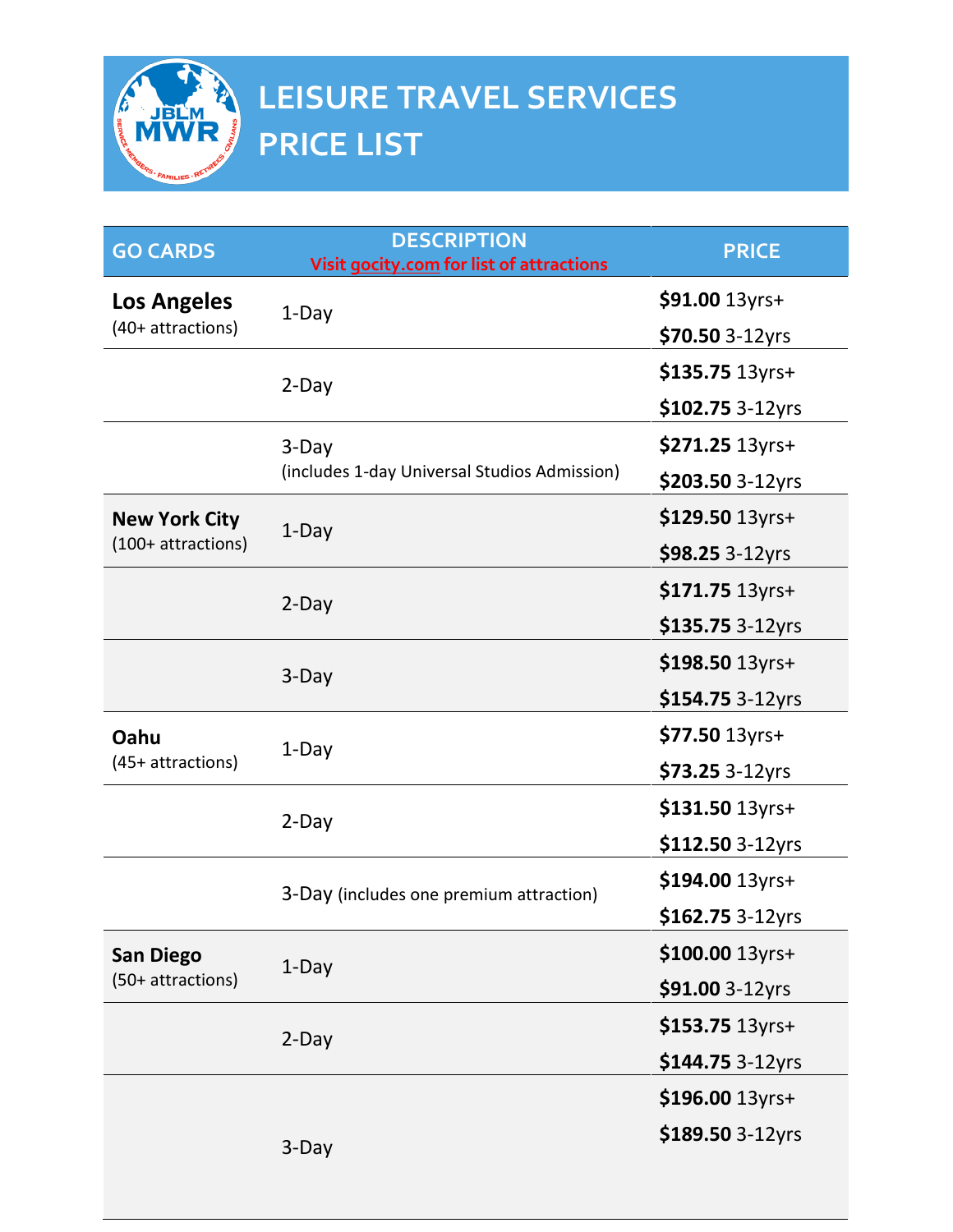

| <b>GO CARDS</b>                     | <b>DESCRIPTION</b><br>Visit gocity.com for list of attractions | <b>PRICE</b>     |
|-------------------------------------|----------------------------------------------------------------|------------------|
| <b>San Francisco</b>                | $1-Day$                                                        | $$76.75$ 13yrs+  |
| $(25+$ attractions)                 |                                                                | \$64.25 3-12yrs  |
|                                     | $2$ -Day                                                       | \$153.75 13yrs+  |
|                                     |                                                                | \$144.75 3-12yrs |
|                                     | 3-Day                                                          | \$196.00 13yrs+  |
|                                     |                                                                | \$189.50 3-12yrs |
| <b>Vegas</b><br>$(35+$ attractions) | $2$ -Day                                                       | \$135.75 13yrs+  |
|                                     |                                                                | \$118.00 3-12yrs |
|                                     | 3-Day (includes one premium attraction)                        | \$225.50 13yrs+  |
|                                     |                                                                | \$207.50 3-12yrs |

| <b>IFLY</b>      | <b>DESCRIPTION</b> | <b>PRICE</b>      |
|------------------|--------------------|-------------------|
| <b>2-FLIGHTS</b> | Indoor Skydiving   | $$77.00 \, 3yrs+$ |

| <b>KENNEDY</b><br><b>SPACE</b> | <b>DESCRIPTION</b>                                            | <b>PRICE</b>     |
|--------------------------------|---------------------------------------------------------------|------------------|
| 1-DAY                          | 1-DAY Any Day<br>Tickets are good for 1-yr from purchase date | $$47.25 12$ yrs+ |
|                                |                                                               | \$39.00 3-11yrs  |
|                                |                                                               |                  |

| <b>KNOTT'S</b>  | <b>DESCRIPTION</b>               | <b>PRICE</b>      |
|-----------------|----------------------------------|-------------------|
| <b>SEASON 3</b> | 1-Day Any Day                    | $$78.75 \, 3yrs+$ |
|                 | 1-Day Weekday (Mon-Thur)         | $$70.75 \, 3yrs+$ |
|                 | Soak City (28 May - 18 Sep 2022) | $$49.50 \, 3yrs+$ |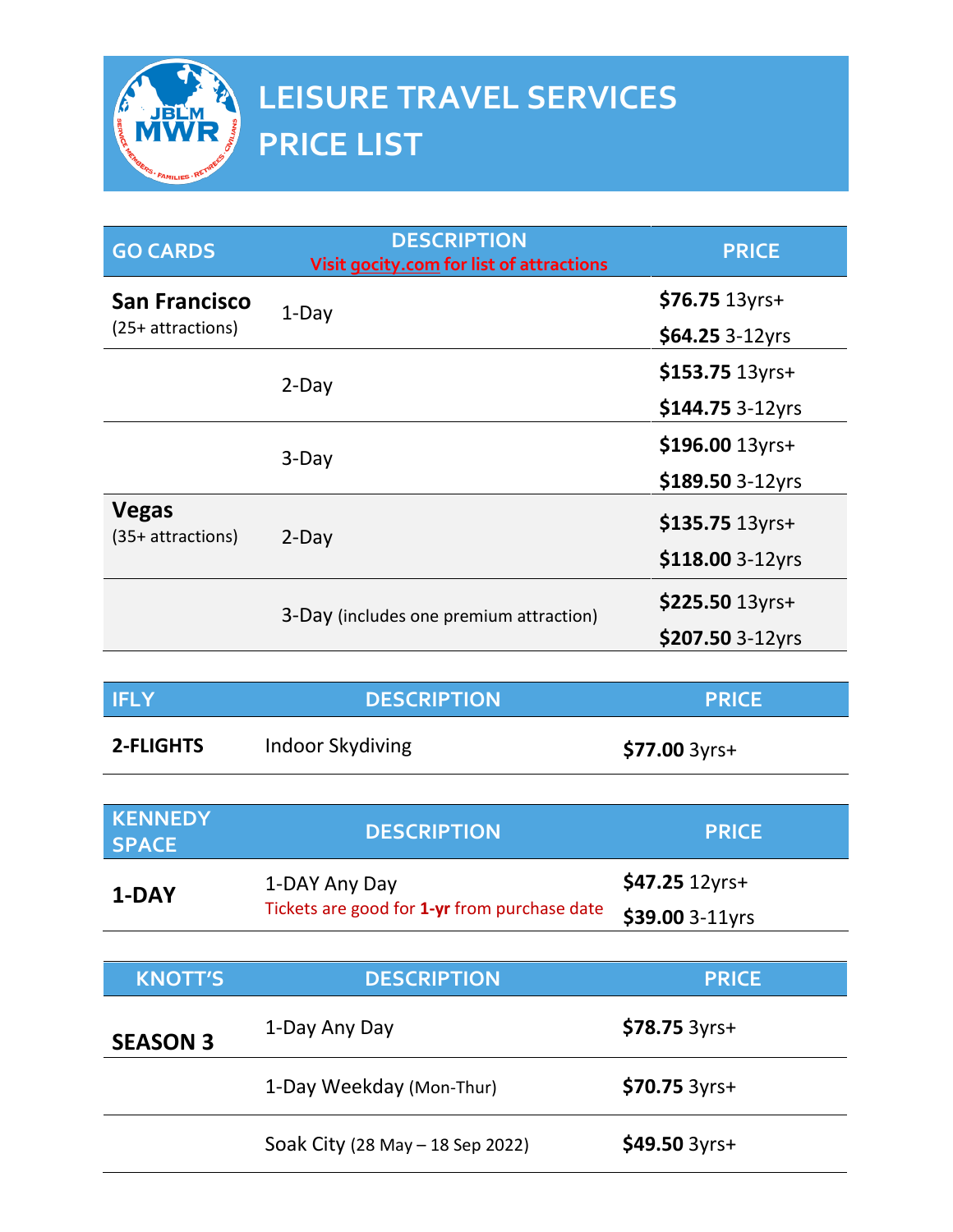

| <b>LEGOLAND</b><br>CA           | <b>DESCRIPTION</b>                                                                   | <b>PRICE</b>                           |
|---------------------------------|--------------------------------------------------------------------------------------|----------------------------------------|
| 1-DAY                           | 1-day admission                                                                      | \$71.50 3yrs+                          |
|                                 | 1-day, 2 <sup>nd</sup> day FREE SeaLife Aquarium                                     | $$85.50 3yrs+$                         |
|                                 |                                                                                      |                                        |
| <b>LEGOLAND</b><br>FL           | <b>DESCRIPTION</b>                                                                   | <b>PRICE</b>                           |
| 1-DAY                           | 1-day w/ $2nd$ day FREE                                                              | $$64.25$ 3yrs+                         |
|                                 | 1-day w/ $2^{nd}$ day FREE plus WP OR<br>1-day w/ 2 <sup>nd</sup> day FREE Peppa Pig | \$79.50 3yrs+                          |
|                                 | **Service Member FREE at gate, Legoland FL ONLY**                                    |                                        |
| <b>MEDIEVAL</b><br><b>TIMES</b> | <b>DESCRIPTION</b>                                                                   | <b>PRICE</b>                           |
| CA/FL                           | 1-SHOW ADMISSION                                                                     | \$47.00 Adult<br>\$34.75 12yrs & under |
| <b>AZ</b>                       | <b>1-SHOW ADMISSION</b>                                                              | \$52.00 Adult<br>\$40.00 12yrs & under |
| <b>GA</b>                       | 1-SHOW ADMISSION                                                                     | \$43.75 Adult<br>\$34.75 12yrs & under |

Includes Admission, Dinner and Royal Upgrade (subject to availability): VIP Seating, Priority Seating Access, Cheering Banner, and VIP Lanyard